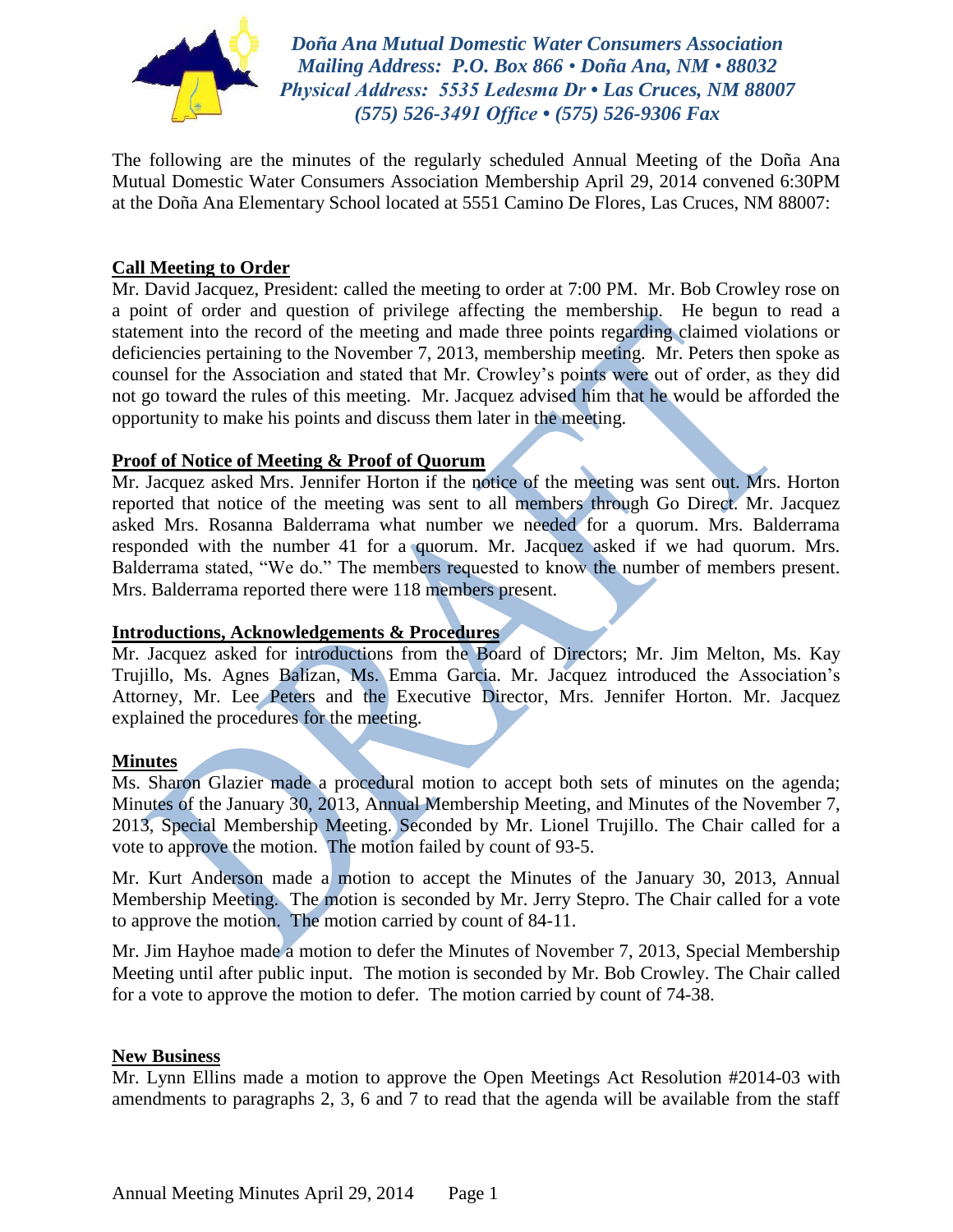and on the website at least 72 hours in advance of the meeting. This motion was seconded by Mr. Jim Hayhoe. The Chair called for discussion. The Chair called for a vote to approve the motion with the amendments. The motion carried by a unanimous vote.

Mr. Harry Palmer made a motion to approve the proposed amendment of Article V Section 1 with an amendment that included the Board give a 30 day notice before a proposed meeting takes place. This motion was seconded by Mr. Charles Heird. The Chair called for discussion. The Chair called for a vote to approve the motion with the amendment. Ms. Ginger Dickson made a motion to table action on the proposed bylaw. This motion was seconded by Mr. Jack Hokkanen. The Chair called for a vote. The motion to table the original motion carried by count of 69-32.

Mr. Anderson made a motion to approve the proposed amendment of Article V Section 4. This motion was seconded by Mr. Jack Hokkanen. The Chair called for discussion. Mr. Andrew Philo made a motion to table the original motion to approve Article V Section 4. This motion was seconded by Mr. Bob Zolto. The Chair called for a vote. The motion to table the original motion failed by vote of 25-72. Mr. Jacquez returned to the motion to approve the amendment of Article V Section 4 made by Mr. Anderson. The Chair called for discussion. Ms. Anna Leuenberger made a motion to end discussion and to vote on the motion. The Chair called for a vote. The vote to end discussion carried by unanimous vote. The Chair called for a vote on the motion to approve the amendment of Article V Section 4. The motion failed with a count of 89-4.

# **Public Input**

The first person to speak under public input was Mr. Bob Crowley who stated that he spoke for several members. Mr. Crowley stated that he believed this meeting could not proceed due to irregularities at the November 7, 2013 membership meeting. He believed there was not a quorum present during this meeting and has asked for proof. In addition he further believed that the explanation of proposed bylaws sent to the members prior to the meeting was entirely different than what was voted on at the meeting. He provided a written statement to the Board and staff and read the statement into the record.

Mr. Peters spoke as counsel for the Association responding to Mr. Crowley. He explained that there was no violation of the Open Meetings Act and proper procedures were followed. He referred to the letter sent to the Board by Mr. Crowley's attorney, which claimed Open Meetings Act violations and other allegations. Mr. Peters explained that he responded fully to Mr. Crowley's attorney's letter. He advised that rather than cover the details of these letters during the meeting that they would be posted on the Association's website.

Membership and audience discussion followed regarding the mailing of the agenda letters. Mrs. Horton responded to several inquiries regarding this topic.

There was further discussion from three other Association members: Mr. Michael Allen, Mr. Jack Hokkanen, and Mr. Jim Hayhoe. Discussion continued on the quality of Doña Ana Water customer service, membership issues and claims that all Picacho Hills residents are not being recognized as Association members.

Mr. Jacquez took the floor and addressed these issues. He also explained the state of the Picacho Hills well and tank. Additionally, he responded on the process to get New Business onto the agenda. He explained the Association chain of command. He invited anyone with problems to